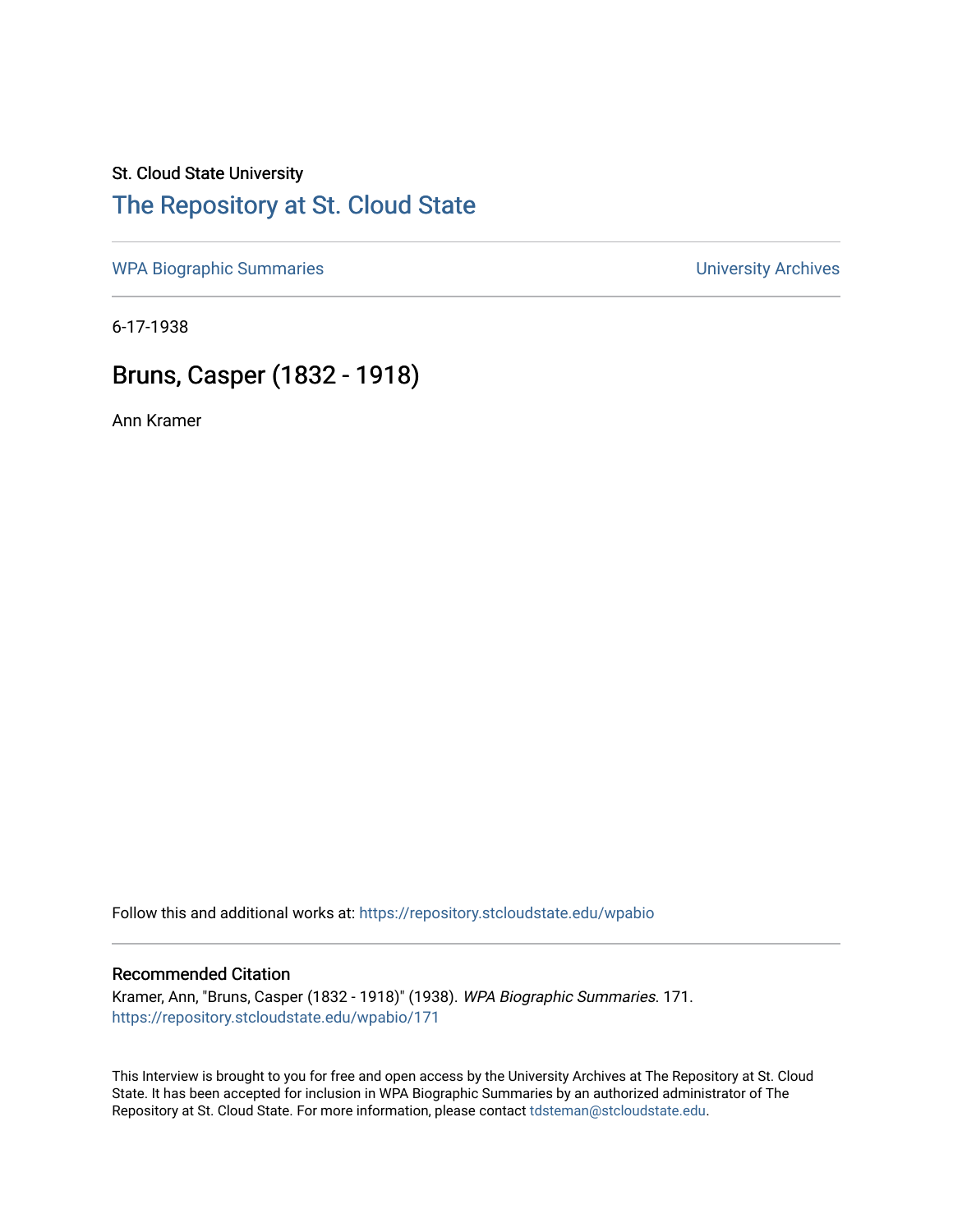#### BRUNS, CASPER

### File No.  $B-171$

Casper Bruns was born December 15, 1832 in Dingenburg, Prussia Germany. When he was twenty years old he came to America with his mother and they settled on a farm in Missouri where they lived for seven years. Then they went to Wisconsin where they rented a farm and lived there for six years.

Casper Bruns served in the Civil War for five years. After the war they came to Minnesota and settled on a farm in Freeport. At that time there were only twelve families living in Freeport.

The trip across the ocean was an incident in their lives that was not easily forgotten as the trip took about four months. The people had almost given up hopes of ever reaching America. The tripsto Missouri and Wisconsin were made by train, and from Wisconsin to Freeport by ox cart..

The main crop was wheat, as blue stem wheat was about all that would grow. The grain was cut with cradles, and threshed with a threshing machine operated by horsepower.

Casper Bruns cut ties that were used to build the St. Paul Minneapolis and Manitoba Railroad later the Great Northern Railroad. He cut cord wood and hauled it to Melrose where he sold it for one dollar a cord. and this dollar per cord had to be taken out in trade as they received no cash for anything.

Casper Bruns was married in 1865 to Catherine Gabel. They have three children:

John, was born in 1866 and died in 1902.

Joseph, was born September 27, 1868, is married to Anne Bishoff and has fifteen children, four of which are dead. The living are: Mary, was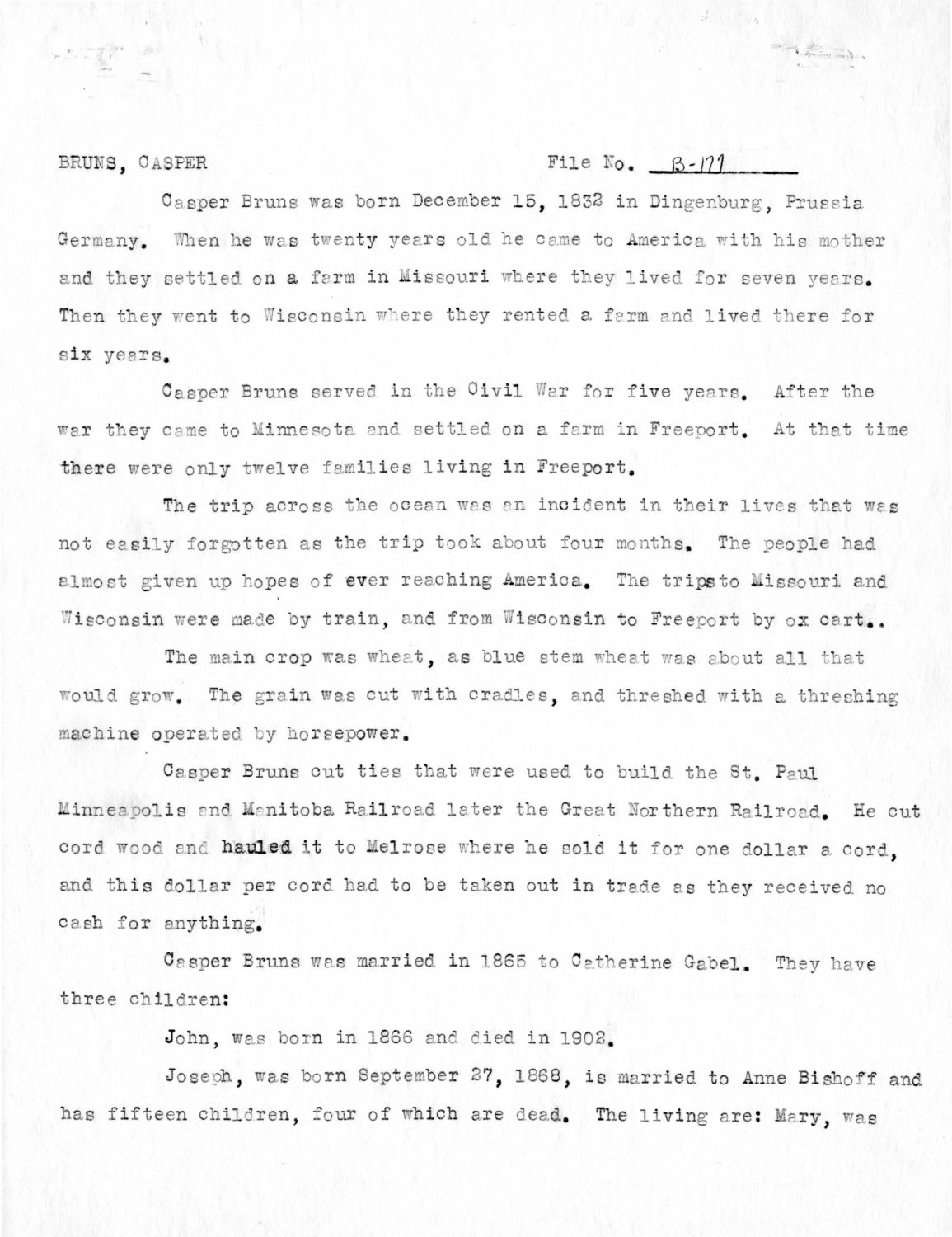#### BRUNS, CASPER

#### Page 2

born December 28, 1895 is married to Christopher Lund and has one child. They live in Grand Forks, North Dakota. John, was born October 22, 1896, lives in Nelrose, William, was born April 3, 1899, and lives at Melrose. Albert, was born January 1, 1904, is married to Margaret Fuch and has one child, they live in Melrose. Frances, was born August 4, 1908 and lives in Minneapolis. Lawrence, was born September 17, 1910 and lives in Grand Forks, North Dakota. Mildred, was born in March, 1912, is married to John Tish and they live in Minneapolis. Eugenia, was born May 6, 1914, is. married to Norman Moen and has one child. Sylvester, was born April 10, 1916, is in the C. C. C. Camp at Two Harbor. Celia, was born October 17, and works in Minneapolis. Raymond, was born December 4, 1918 and lives in Melrose.

Alvina Bruns was born December 25, 1870, is married to Frank Hubert and they live in Albany. They have no children of their own but have adopted two.

Casper Bruns died November 10, 1918. His wife Catherine (Gabel) Bruns died February 15, 1899. They are both buried in Freeport.

> Interviewed: Joseph Bruns May 12, 1907 Date:  $By:$ Ann Kramer

Publication Not Granted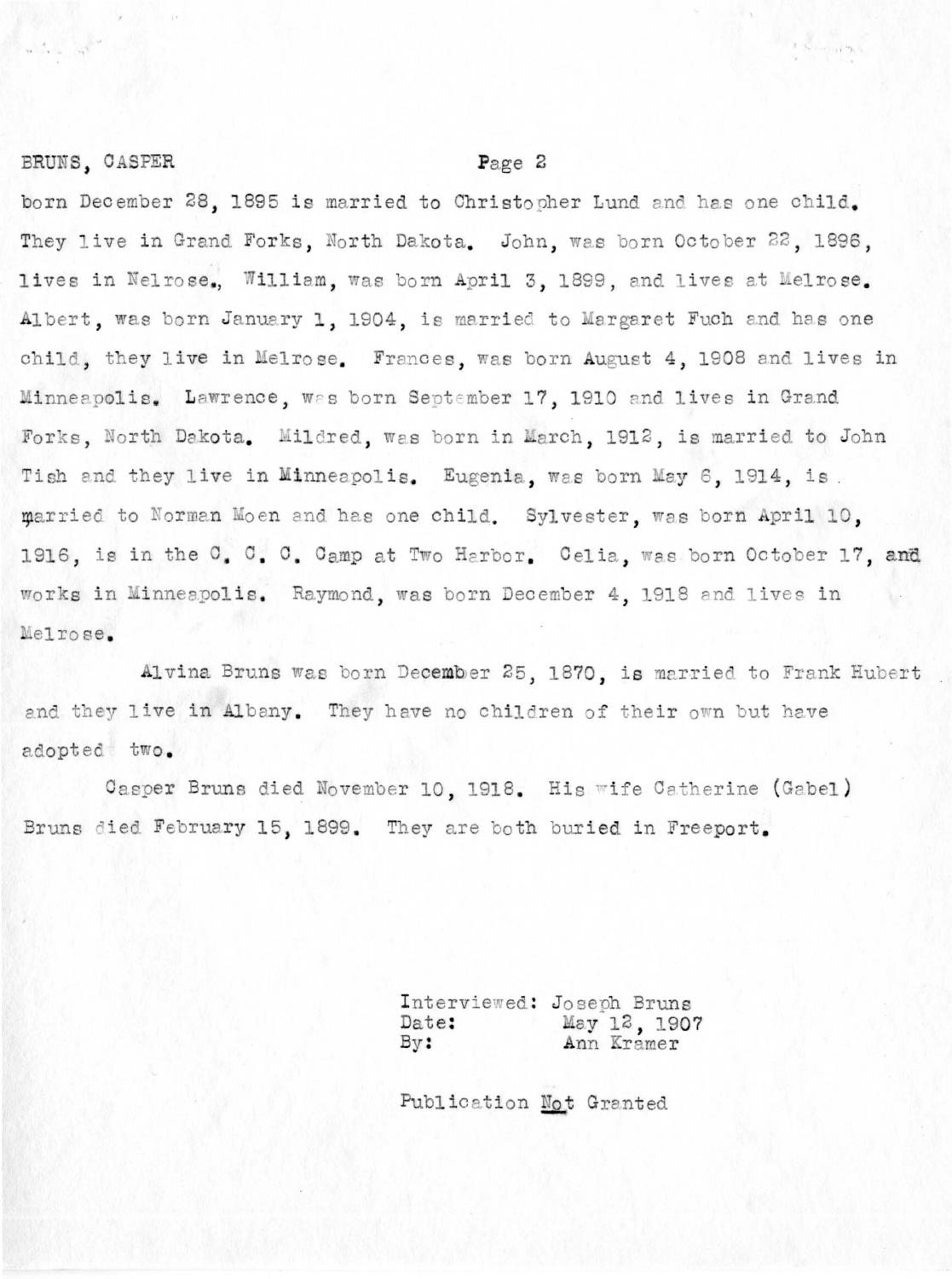TAKEN FROM THE LEGAL RECORDS OF THE STEARNS COUNTY COURTHOUSE FOR THE CASPER BRUSS BIO.

DEATH RECORD, BOOK 1903-A-12, Page 135

John Bruns born in Wisconsin April 7, 1867 Son of Casper Bruns and Katherine Brenicke Died August 28, 1903<br>Age 36 years, 4 months, 27 days

\*\*\*

MARRIAGE RECORD, BOOK N. Page 457

Joseph Bruns and Anna Bischoff Married at Freeport, May 1, 1894<br>By: Reverend Jerome Heider Witnesses: Nic Mertes and Mike Bischoff

DEATH RECORD, BOOK 1899-A9, Page 108, Line 138

Katherine Bruns died Feb. 17, 1899 Age 66 years.

sk sk sk

DEATH RECORD, BOOK K, )Page 10, Line 317

Casper Bruns born in Germany Dec. 25, 1832 son of John Bruns and Anna Bremeke died November 10, 1918 age 85 years, 11 months

\*\*\*

No Census records in Stearns County Courthouse